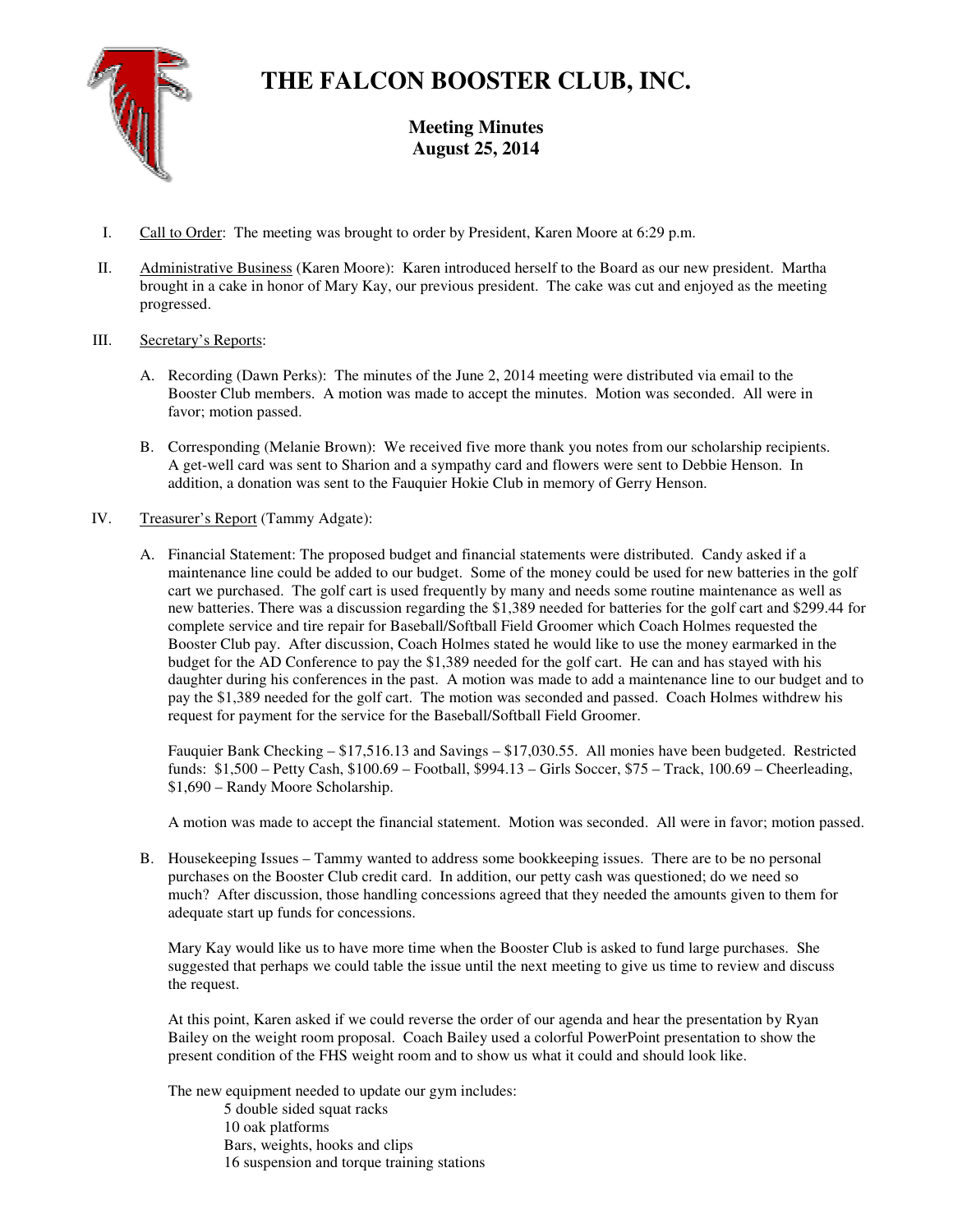2 Glut-ham machines 10 Adjustable benches 2 Plyometric Box Sets Multi-Gym (cable pulley system for biceps, triceps and pull downs) 5lb to 120lb Dumbbell Set and Racks

The price for the equipment with freight and installation included is \$80,577.81. The company will give us a 35% discount on the racks and platforms. In addition, they will provide free rubber flooring for the new equipment. The quote, with the discount, is for \$59,867.27.

Coach Holmes would like to use the funds earmarked in our budget for Team Contributions (\$10,000) to provide the down payment needed to get the new weight room equipment purchased. Every team uses the weight room and right now, as is, the weight room is not a safe place for our athletes to train.

Karen suggested we send a letter for donations and form a Weight Room Fundraising Committee. Tammy, Michelle and Melanie stated they would be on the Committee. Discussions regarding different fundraising options were discussed.

A motion was made to reallocate the \$10,000 from Team Contributions needed to get the weight room equipment started. The motion was seconded. All were in favor; motion passed.

# V. Committees:

- A. Committee Assignments: Most of the assignments have been filled. Please volunteer to help when you can. Still have openings for several of the Spring sports as well as help needed for our \$10,000 Dinner.
- B. Committee Reports:
	- 1. Membership (Mary Kay Anderson): Membership forms are being distributed. Forms may be turned in to Mary Kay.
	- 2. International Gold Cup October 18, 2014. Andrea will coordinate volunteers. Please let her know if you can help. Always a fun event.

#### C. Concessions:

- 1. Football Sharion reported that we made \$514.55 from the scrimmage. Please remember to clean up and restock after you work in the concession stands. Please let Sharion know if you can help.
- 2. Volleyball Please let Martha, Michelle, or Sheri know if you can help one evening. The gym concession stand needs to be cleaned out before the season starts. Several people volunteered to get started on it.

# VI. Activities Director's Report: (Mark Holmes):

A. Report: Coach Holmes passed out the Fall Athletic Schedule.

A clean-up day for the baseball concession stand was discussed. Repairs are needed to the stand before clean up. Coach Holmes will place a work order for the baseball concession stand.

B. Falcon Field Fundraising – Coach Holmes is still selling signs.

### VII. Old Business:

- A. Falcon Field Clean-up Day Many, many thanks to all who volunteered to help. The day was a complete success and much was accomplished.
- B. Spirit Items Karen met with Mark Holmes, Mr. Burton and band members. Bottom line Band will sell the majority of the spirit wear/items. We can still sell sport specific items.